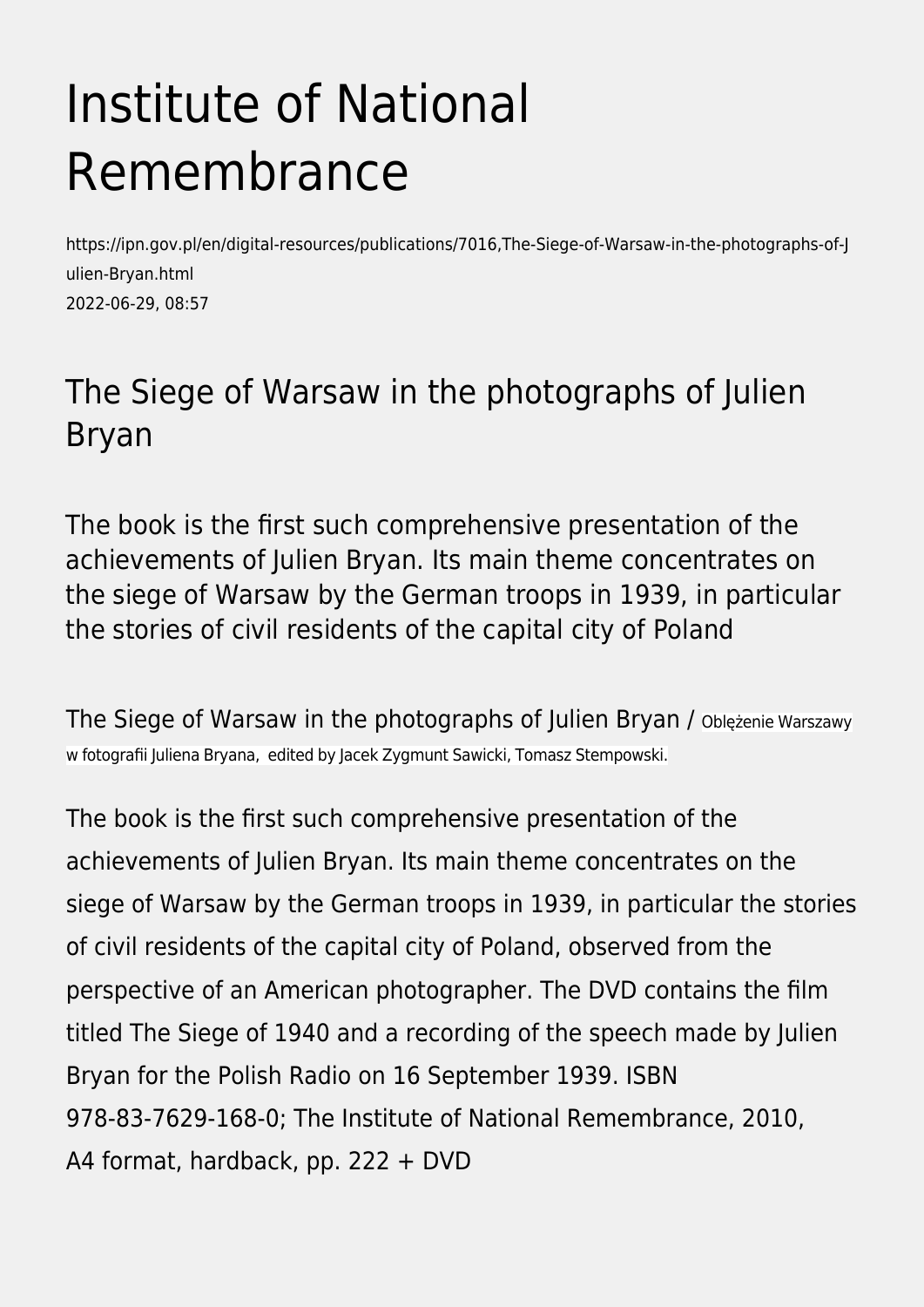The book is the first such extensive and comprehensive presentation of Julien Bryan's work. Its main theme is the siege of Warsaw by the German troops in 1939, and especially the fate of the civilian inhabitants of the Polish capital, seen through the eyes of an American photographer. In addition to a wide selection of photos, the volume includes Bryan's previously untranslated Polish reports: "1939 Siege" and "1959 Warsaw - revisited", alongside with the personal accounts of Poles who helped him: a transcript of the radio speech by Capt. Władysław Polesiński "On the ruins of Praga" and a memoir by Stefan B. T. Radliński "Warsaw in September with Julien Bryan". "Introduction" by Jacek Zygmunt Sawicki accompanied by the text by Tomasz Stempowski are a contemporary attempt to place the achievements of the American photographer in a broader historical context.

## **[ORDER NOW](https://ipn.poczytaj.pl/ksiazka/oblezenie-warszawy-w-fotografii-juliena-bryana-cd,181655)**

## Opcje strony

- [Print](https://ipn.gov.pl/javascript:winopen() [this page](https://ipn.gov.pl/javascript:winopen()
- **[Generate PDF](https://ipn.gov.pl/en/digital-resources/publications/7016,The-Siege-of-Warsaw-in-the-photographs-of-Julien-Bryan.pdf) [of this page](https://ipn.gov.pl/en/digital-resources/publications/7016,The-Siege-of-Warsaw-in-the-photographs-of-Julien-Bryan.pdf)**
- [Notify](https://ipn.gov.pl/en/powiadom/7016,dok.html?poz=digital-resources/publications&drukuj=window) [about this page](https://ipn.gov.pl/en/powiadom/7016,dok.html?poz=digital-resources/publications&drukuj=window)

• Share this article [Share](https://www.facebook.com/sharer/sharer.php?u=https://ipn.gov.pl/en/digital-resources/publications/7016,The-Siege-of-Warsaw-in-the-photographs-of-Julien-Bryan.html) [on Facebook](https://www.facebook.com/sharer/sharer.php?u=https://ipn.gov.pl/en/digital-resources/publications/7016,The-Siege-of-Warsaw-in-the-photographs-of-Julien-Bryan.html) [Share](https://twitter.com/share) [on Twitter](https://twitter.com/share)